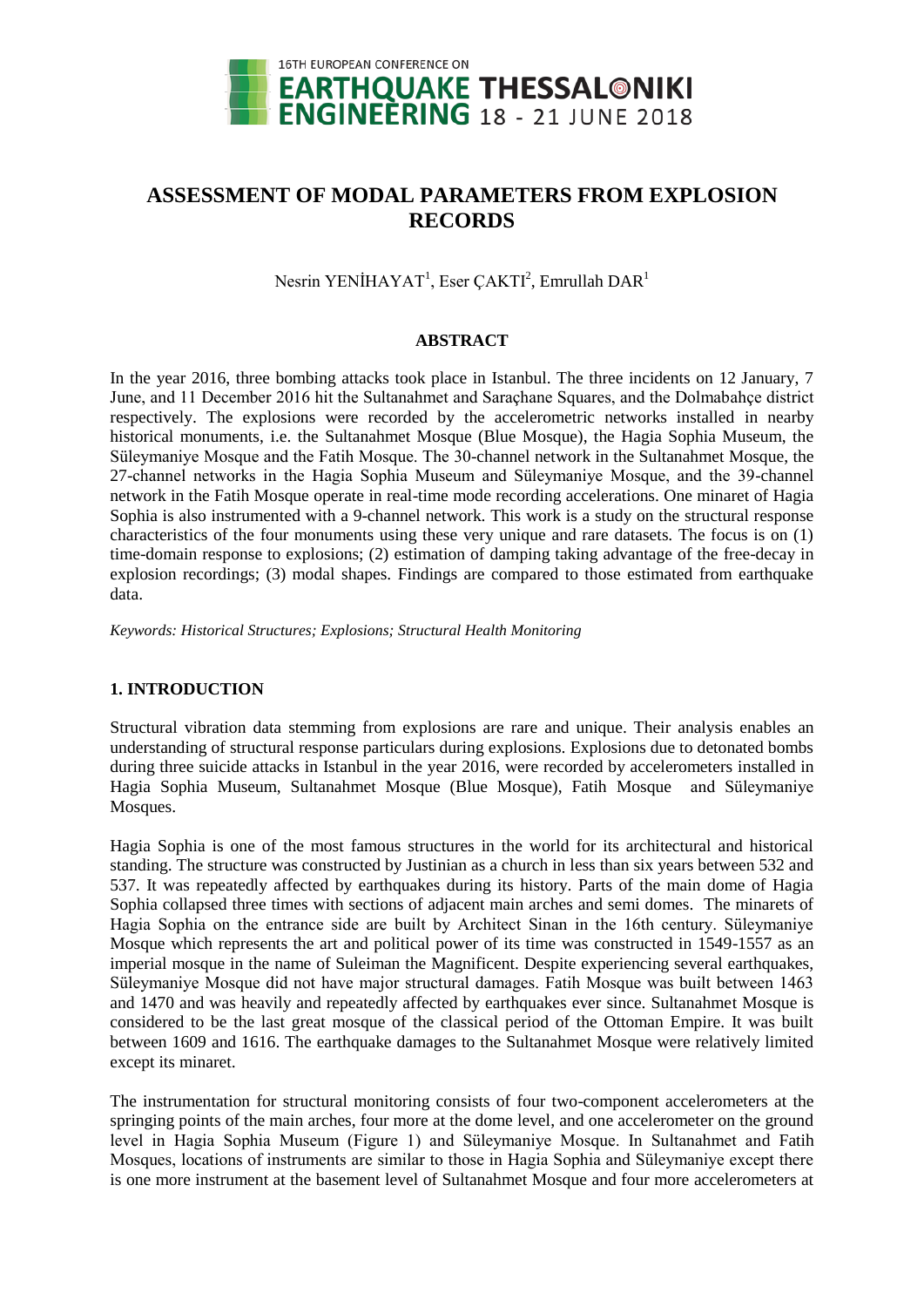the semi-dome level in the Fatih Mosque. The minaret southwestern minaret of Hagia Sophia is also instrumented with three instruments at different levels as shown in Figure 1(Çaktı and Şafak, 2014).



Figure 1. The accelerometer layout in Sultanahmet Mosque and Hagia Sophia's southwestern minaret (Gurlitt, 1912)

The duration of an explosion is typically short. It is up to 2 seconds. Explosions can be considered like impulsive sources. Their records obtained from structural monitoring systems consist of two parts. The first part is the explosion itself which is marked with a very short duration and sharp peaks. The second part is the free vibration of the structure controlled by modal properties. The purpose of this study is obtaining more reliable damping ratio and mode shapes taking advantage of the pure free vibration part of records which is conveniently provided by explosion data. Also, similarities and differences in both time domain and frequency domain between explosions and earthquake recordings will be discussed.

# **2. DATA**

In Istanbul, on 12 January 2016 at 10.20 am local time, a suicide bombing attack took place in the Sultanahmet Square. About five months later on 7 June 2016, a car bomb exploded in the Saraçhane Square at around 08.40 am. The last incident in 2016 occurred on the evening of 10 December 2016 as one car bomb was detonated and a suicide bomber set off an explosive within seconds of each other near a soccer stadium in Dolmabahçe. These explosions were recorded by the monitoring networks in historical structures. As earthquake data, recordings of 25 May 2014 Gökceada earthquake with a magnitude of 6.5 and of 7 July 2016 Çınarcık earthquake with a magnitude of 4.0 were selected.

To prevent any confusion about directions, the main entrance - mihrab/apsis axis is defined as xdirection in all structures. The axis perpendicular to x is called as y, and the up-down direction is named as z. For the minaret, the x-axis corresponds to the north-south direction, while axis y represents the east-west direction. Defined axes and the directions of explosions and earthquakes with respect to monuments can be found in Figure 2. For all the monuments and the minaret, data processing involved removing mean and high-pass filtering at 1Hz.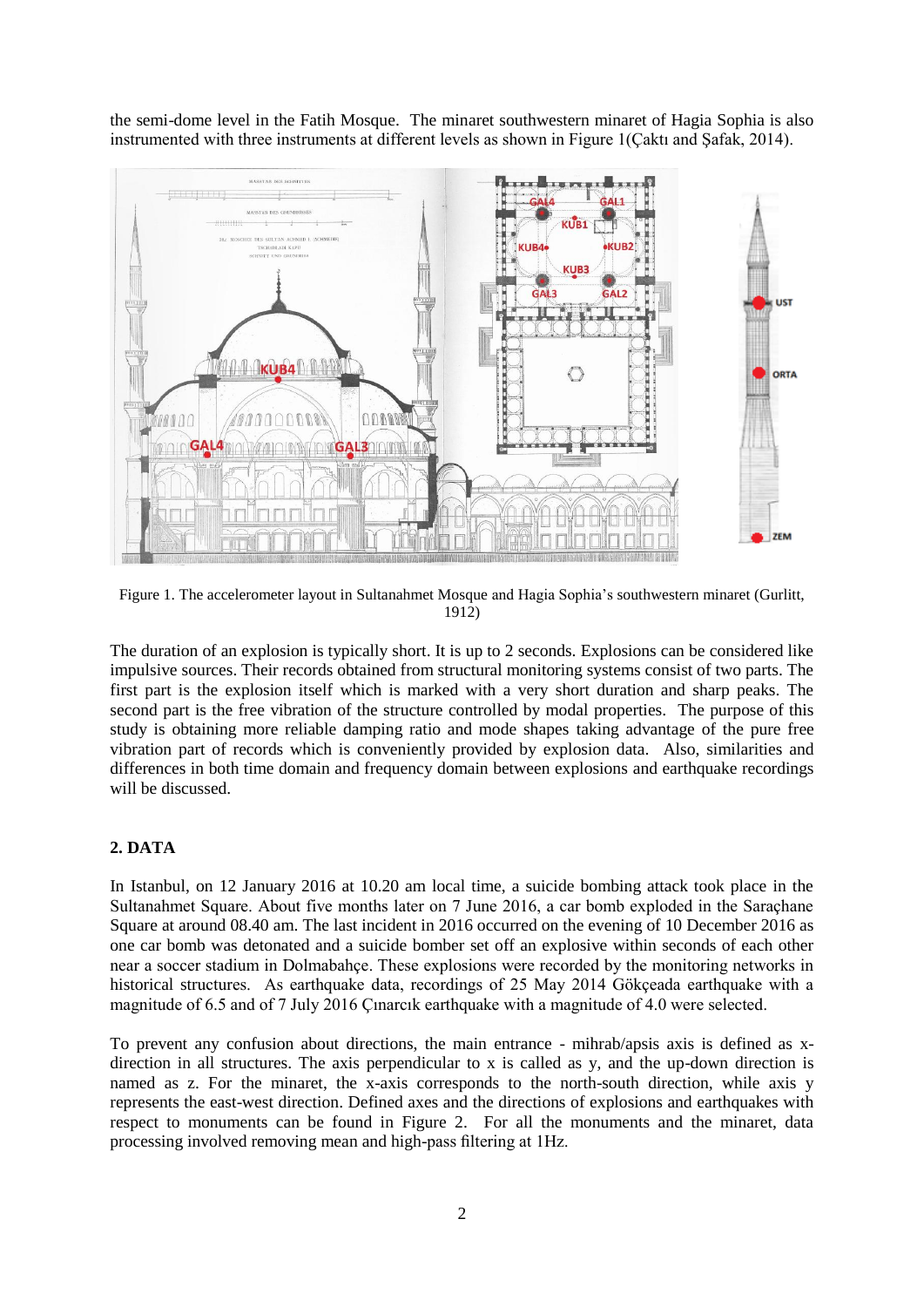

Figure 2. Defined axes used in the analysis and the directions of explosions and Gokceada earthquake with respect to Hagia Sophia Minaret (left) and Sultanahmet Mosque (right).

Due to the low signal-to-noise ratio of the Dolmabahçe explosion record likely caused by its relatively long distance to the minaret (3.62 km) and the Saraçhane explosion which happened in day-time while environmental noise is higher (with 1.5 km distance), these two explosion records couldn't be utilized on the minaret.

First general observation is that the nearby explosions can produce acceleration levels close to the ones recorded during earthquakes. As however displacement is controlled by low frequencies, this observation is not valid for displacements. Explosions are typically dominated by high frequencies whereas earthquakes' frequency content is dominated by low- to mid-range frequencies. This was best observed by comparing recordings at the Sultanahmet mosque from the Sultanahmet explosion that occurred at about 160 m distance and from the Gokceada earthquake that took place almost 320 km away from the historical structures that we evaluated.



Figure 3. Sultanahmet explosion records at the Hagia Sophia Minaret for x- (left) and y- (right) directions,

Acceleration time histories on the Hagia Sophia minaret recorded during the Sultanahmet explosion can be seen in Figure 3. Accelerometers on the minaret are placed on three different levels: one at the ground level (called Zem), one in the minaret body (Orta), and another one at the balcony level (Ust),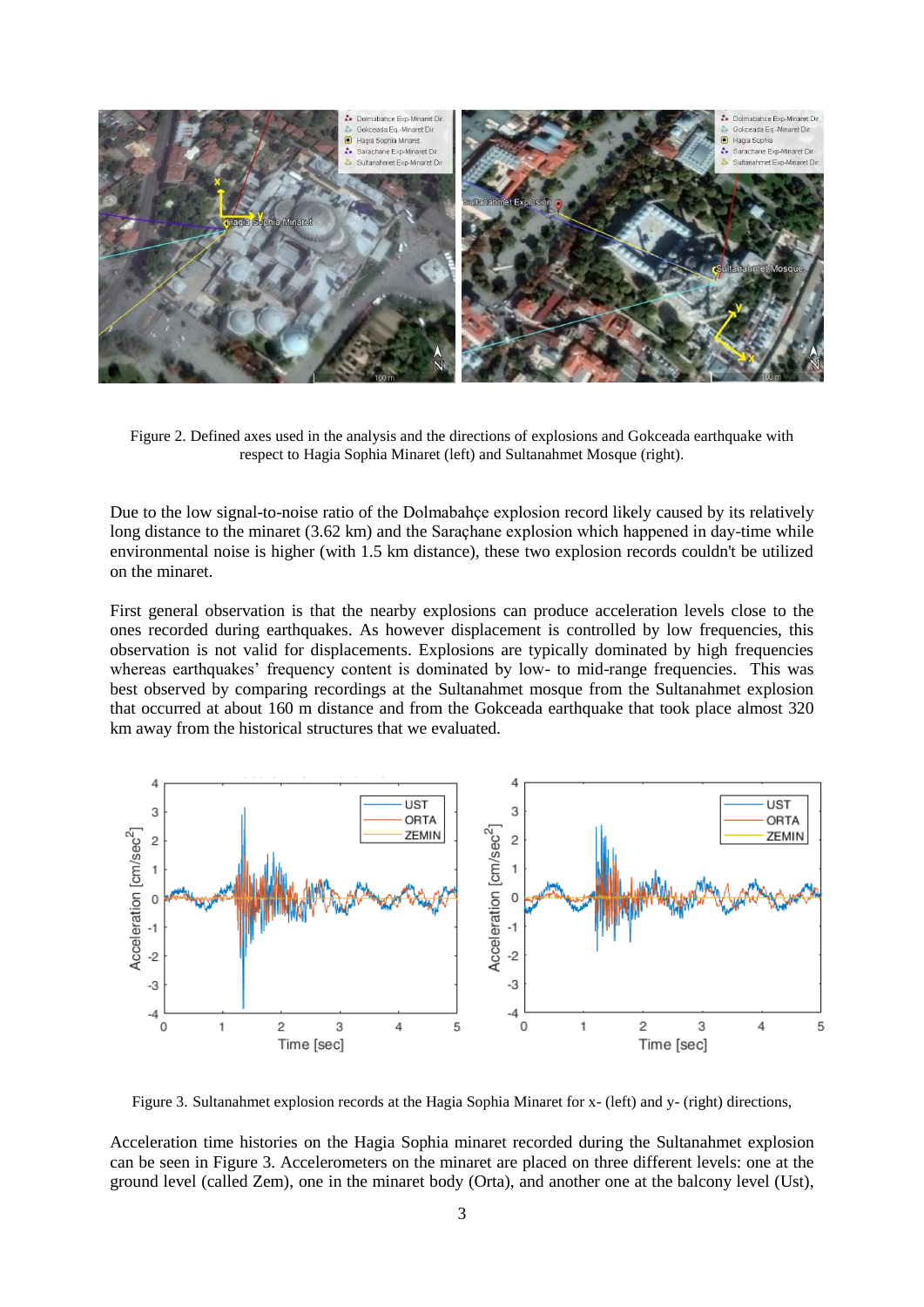as indicated in the Figure 1. The minaret has a distinctive natural level of response evident in pre- and post-explosion parts of the acceleration record. The explosion and in particular the free decay part overlaps with the natural vibrations of the minaret. On the other hand, in the displacement time history graphs the explosion is inseparable from the natural response of the minaret. Displacement level from a night-time ambient record is in the order of  $4.10<sup>3</sup>$  to  $8.10<sup>3</sup>$  cm, which is the same with the peak displacement level of the Sultanahmet explosion record,  $8.10^{-3}$  cm. It should not be forgotten that daytime ambient vibration levels are higher than those at night. Peak displacement during the Gokceada was 0.13 cm at the balcony level.

In Figure 4, the minaret's Fourier amplitude spectra for Sultanahmet explosion and Gökçeada earthquake in y-direction are given. After Gökçeada earthquake, the mid-level instrument was moved to higher location within the minaret body. Therefore the location of station Orta is somewhat different in the two subfigure of Figure 4. The first mode is at 1.172 Hz in Sultanahmet explosion, while it is 1.251 Hz in Gökçeada Earthquake. Second modes are at 3.32 Hz and 3.046 Hz, respectively. The differences in modal frequencies are interpreted to be caused by the temperature effect. It is known that frequencies in masonry structures increase with the rise in the temperature. They decrease when the temperature drops (Çaktı and Dar, 2015). Gökçeada earthquake occurred in May and Sultanahmet explosion took place in January.

In addition, it is apparent that the first mode of vibration governs the seismic response. For the second mode, mid-level station (Orta) is more responsive than the top level station (Ust) for Sultanahmet explosion and Gökçeada earthquake in line with the theoretical shape of the second mode.



Figure 4. Fourier Spectra of the Minaret for Sultanahmet explosion (left) and Gökçeada Earthquake (right) in ydirection.

Figure 5 shows Fourier spectra of Sultanahmet explosion records for Sultanahmet Mosque in two horizontal directions without any smoothing. First and second dominant frequencies are given in Table 1. From explosion to the earthquake, frequency drop values for first and second modes are calculated as 7.6% and 9% respectively (Yenihayat and Cakti, 2017).

Figure 6 illustrates smoothed ground level Fourier Spectra of the minaret for the all explosions and the earthquake in x and y-directions. The Fourier amplitude remains consistently flat in explosion records and Gökçeada earthquake after 10Hz. Dolmabahçe explosion record has a shape similar to the ambient record. They are identical with those from Sultanahmet and Sarachane explosions. However they start to deviate after about 5 Hz. This is probably because of Dolmabahçe explosion's relatively longer distance to Hagia Sophia than other explosions.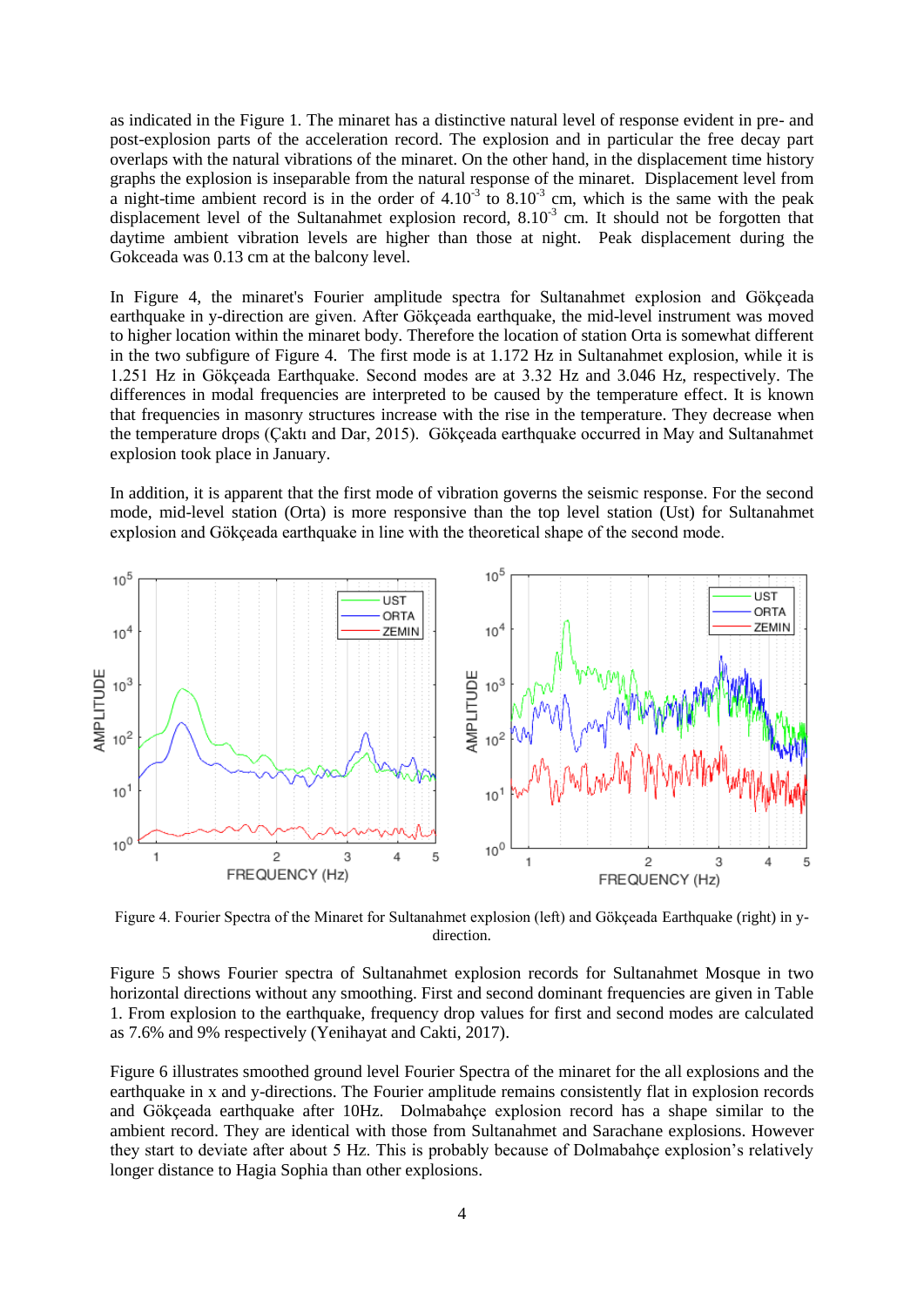

Figure 5. Fourier spectra of Sultanahmet Mosque for Sultanahmet Explosion in x-direction (left) and in ydirection (right).



Figure 6. Ground level Fourier spectra of the minaret, in x (left) and y-(right) directions.

In Figure 7, ground level Fourier amplitude spectra in x and z-directions for Sultanahmet Mosque is given. One of the main differences between earthquake and explosion records can be observed in their Fourier amplitude spectra. While the Fourier amplitudes decay very rapidly in earthquakes, in explosions they either maintain a certain level, or increase.

#### **3. DAMPING RATIO**

As a dimensionless parameter, damping ratio identifies decaying in amplitude after an event. There are many methods to calculate it. Free decay method, logarithmic decrement method, and half power method are the most popular techniques to estimate damping parameter of a structure. First two methods use free vibration part in records. To prevent any artificial peaks, displacement records are used. Half power bandwidth method is the ratio of the difference between the two frequencies corresponding to two half power values of the peak amplitude to the frequency corresponding to the peak amplitude of Fourier amplitude spectra. To estimate damping parameter for the first and second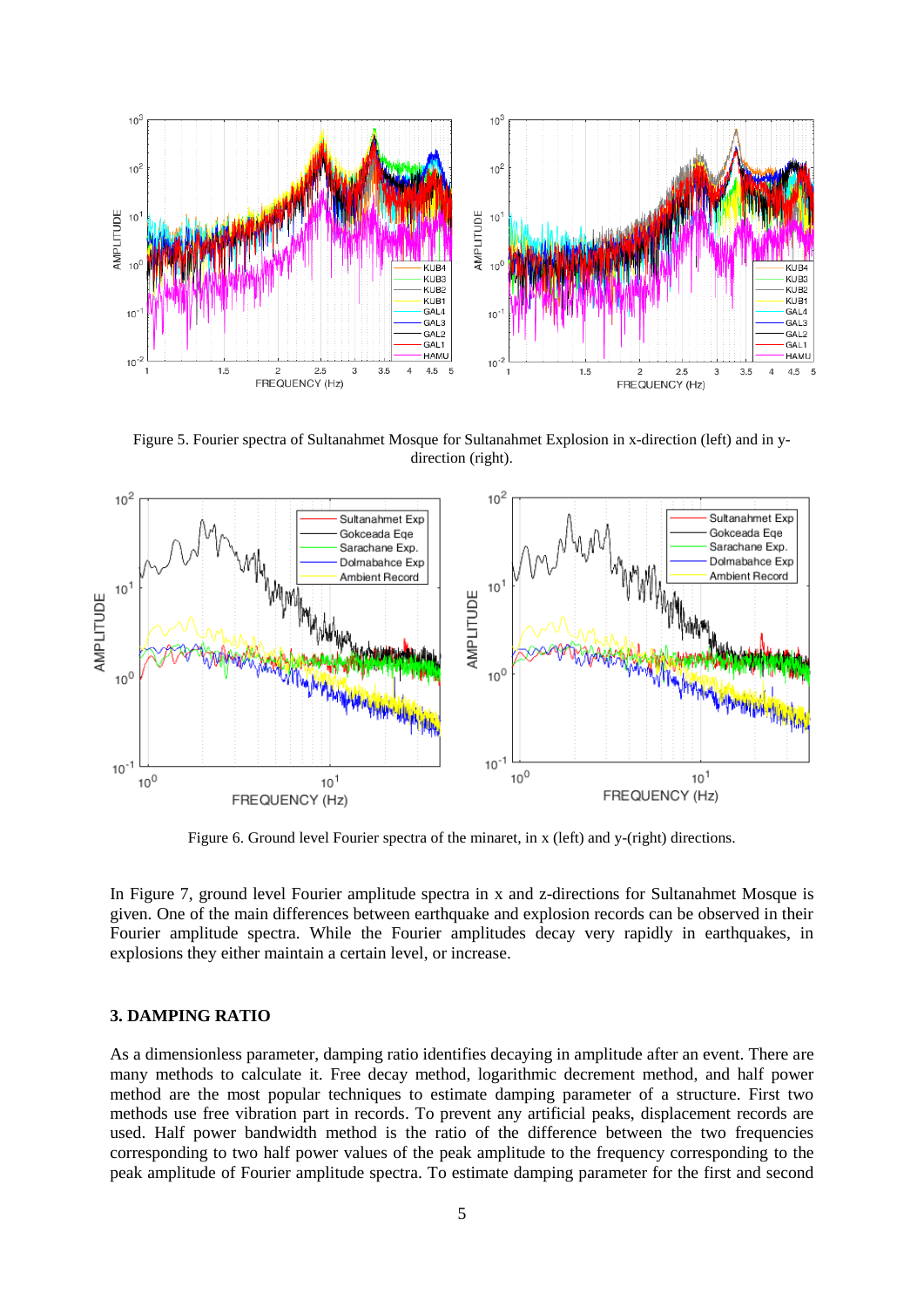modes, bandpass filter is applied in corresponding band ranges.

Because there is not a pure free vibration decay in the minaret, damping ratio is calculated only using the half power method. For Sultanahmet explosion, damping ratio is 3.5% to 4% approximately for the first mode, while it is 2% to 3% for the second mode in x and y directions respectively. Using Gökçeada earthquake record, damping ratio is evaluated as 1.9% and 1.1% in x and y directions.



Figure 7. Fourier Spectra of ground level records for Sultanahmet Mosque, in x-direction (left) and z-direction (right).

Damping parameter of Sultanahmet Mosque is evaluated from explosion records using three methods mentioned above because the free vibration of the structure was very clear. In Süleymaniye and Fatih Mosques, Sultanahmet explosion data were not used as their signal-to-noise ratio was low. For Fatih Mosque, Dolmabahçe explosion data were too noisy and hence discarded. For Süleymaniye and Fatih Mosques, we utilized the data from the 7 July 2016 Çınarcık Earthquake with a magnitude 4.0 as well to compare modal frequencies and corresponding damping ratios. For damping ratio estimations using earthquake data, only Half Power Bandwidth Method was used, because as mentioned before, there is not a uniform decay in free vibration part. This is the main difference between earthquakes and explosions (Yenihayat and Çaktı, 2017). Results are given in Table 1, 2 & 3.

#### **4. MODE SHAPES**

Particle motions are obtained by plotting the bandpass filtered displacement response corresponding to modal frequencies. Figures 8 and 9 imply the first mode particle motion pattern of the top-level in the minaret from the records of Sultanahmet explosion and Gökçeada earthquake respectively in three directions. Band pass filtering is applied between 1-1.5 Hz for Sultanahmet explosion, and 1.13-1.3 Hz for Gökçeada earthquake. According to these figures, it is very clear that particle motion pattern is symmetric in both horizontal directions. Because displacements are very small and negligible in the vertical direction, plotting z-direction versus any horizontal axis results in practically a flat line. While x-direction is more responsive in the Sultanahmet explosion, diplacements in y-direction are generally larger in Gökçeada earthquake due to the difference in the incident angle of the two events. As a result of particle motion plots and particle videos, which cannot be shown here, it is understood that a pure translational mode cannot be isolated from recordings. The structural symmetry of the minaret and therefore the proximity of the two orthogonal modes make the separation very difficult. This results in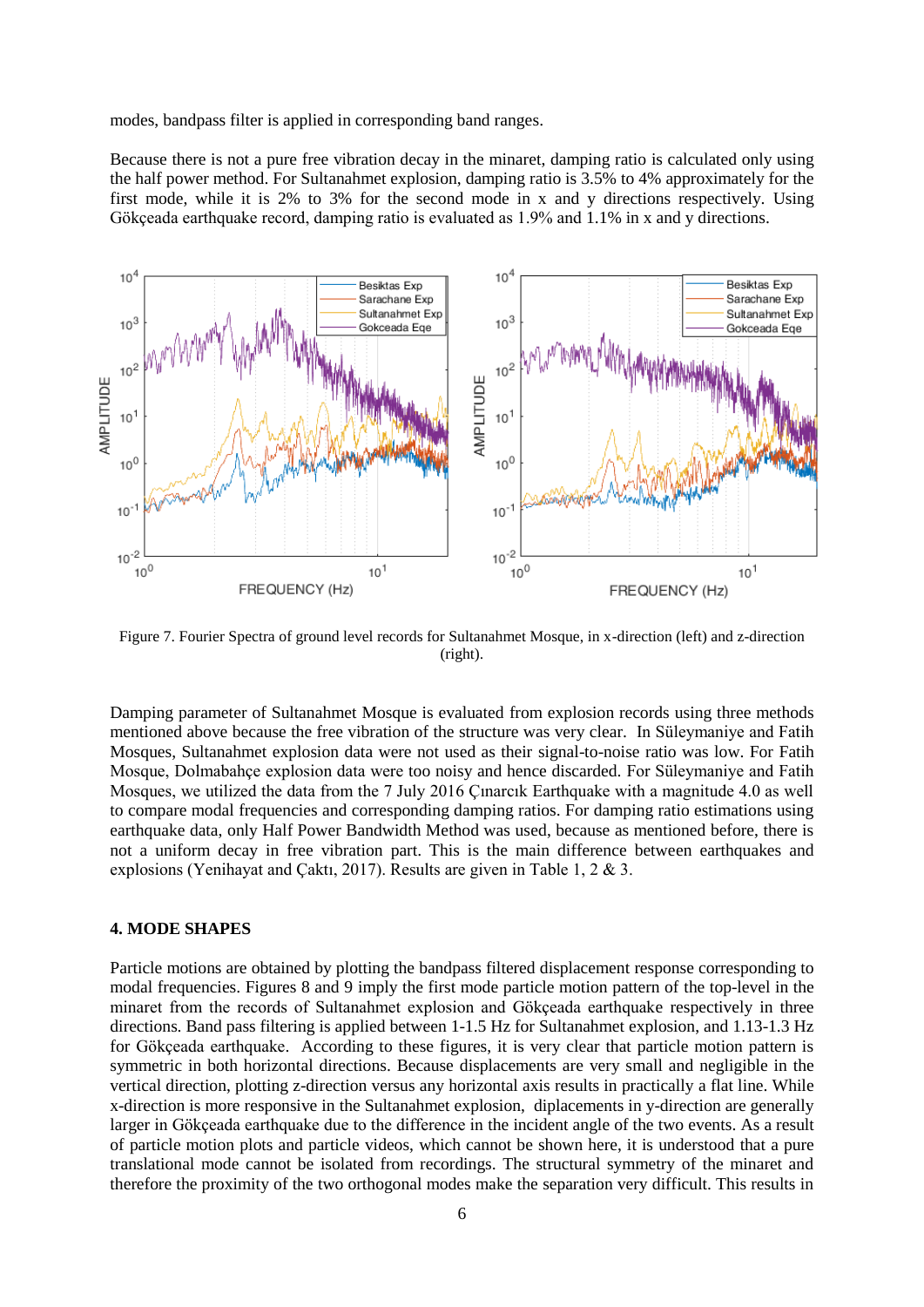the minaret moving in a roughly circular trajectory.

|                          | <b>Sultanahmet Mosque</b><br>y-direction     |                                 |              |          |                                        |                                 |          |          |                                 |          |             |                                 |                                                    |          |                |          |                          |                           |
|--------------------------|----------------------------------------------|---------------------------------|--------------|----------|----------------------------------------|---------------------------------|----------|----------|---------------------------------|----------|-------------|---------------------------------|----------------------------------------------------|----------|----------------|----------|--------------------------|---------------------------|
|                          |                                              |                                 |              |          | x-direction                            |                                 |          |          |                                 |          | z-direction |                                 |                                                    |          |                |          |                          |                           |
| <b>Events</b>            | Mode Frequency<br>(Hz)<br>-                  | 1. Mode<br>Damping<br>Ratio (%) |              |          |                                        | 2. Mode<br>Damping<br>Ratio (%) |          |          | 1. Mode<br>Damping<br>Ratio (%) |          |             | 2. Mode<br>Damping<br>Ratio (%) |                                                    |          |                |          |                          |                           |
|                          |                                              | Method-1                        | Method-2     | Method-3 | 2. Mode Frequency<br>(E <sub>z</sub> ) | Method-1                        | Method-2 | Method-3 | Mode Frequency<br>(Hz)          | Method-1 | Method-2    | Method-3                        | Mode Frequency<br>(Hz)<br>$\overline{\mathcal{C}}$ | Method-1 | Method-2       | Method-3 | 1. Mode Frequency<br>(E) | 2. Mode Frequency<br>(Hz) |
| Sultanahmet<br>Explosion | 50<br>$\overline{\mathcal{N}}$               | 2.30                            | 1.6          | 1.98     | 3.31                                   | 3.63                            | 1.02     | 1.41     | 2.70                            | 4.75     | 2.80        | 2.75                            | 3.31                                               | 4.45     | 1.00           | 1.45     | 2.50                     | 3.30                      |
| Saraçhane<br>Explosion   | 50<br>ςi                                     | 6.00                            | 38<br>ണ്     | 3.25     | 3.30                                   | 4.5                             | 1.38     | 1.23     | 2.68                            | 5.00     | 3.12        | 3.07                            | 50<br>$\sim$                                       | 3.92     | 121            | 1.17     | 50<br>N                  | 3.30                      |
| Dolmabahçe<br>Explosion  | 50<br>$\sim$                                 | $\blacksquare$                  | $\mathbf{I}$ | 1.61     | 35<br>$\sim$                           | 3.87                            | 1.87     | 1.49     | 2.70                            | 5.30     | 1.50        | 1.69                            | 35<br>$\sim$                                       | 3.36     | 1.60           | 1.82     | 2.70                     | 3.35                      |
| Gökçeada<br>Earthquake   | $\overline{\phantom{a}}$<br>$\sim$<br>$\sim$ | $\blacksquare$                  | $\mathbf{I}$ | 1.13     | 3.04                                   | $\blacksquare$                  | ×        | 0.56     | 46<br>$\sim$                    | I.       | ×           | 0.67                            | 3.04                                               | ×        | $\blacksquare$ | 0.55     | ī<br>$\sim$<br>$\sim$    | 3.04                      |

Table 1. Modal frequencies and damping ratios corresponding to the first and second modes of Sultanahmet Mosque.

### Table 2. Modal frequencies and damping ratios corresponding to the first and second modes of Süleymaniye Mosque.

|                         | Süleymaniye Mosque<br>y-direction |                                 |          |          |                                                |              |                                 |              |                           |                                 |          |             |                           |                                 |                |              |                                                |                           |
|-------------------------|-----------------------------------|---------------------------------|----------|----------|------------------------------------------------|--------------|---------------------------------|--------------|---------------------------|---------------------------------|----------|-------------|---------------------------|---------------------------------|----------------|--------------|------------------------------------------------|---------------------------|
|                         |                                   |                                 |          |          | x-direction                                    |              |                                 |              |                           |                                 |          | z-direction |                           |                                 |                |              |                                                |                           |
| Events                  |                                   | 1. Mode<br>Damping<br>Ratio (%) |          |          |                                                |              | 2. Mode<br>Damping<br>Ratio (%) |              |                           | 1. Mode<br>Damping<br>Ratio (%) |          |             |                           | 2. Mode<br>Damping<br>Ratio (%) |                |              |                                                |                           |
|                         | 1. Mode Frequency<br>(Hz)         | Method-1                        | Method-2 | Method-3 | Mode Frequency<br>$\widetilde{\text{H2}}$<br>N | Method-1     | Method-2                        | Method-3     | 1. Mode Frequency<br>(Hz) | Method-1                        | Method-2 | Method-3    | 2. Mode Frequency<br>(Hz) | Method-1                        | Method-2       | Method-3     | 1. Mode Frequency<br>$\widetilde{\mathrm{H2}}$ | 2. Mode Frequency<br>(Hz) |
| Saraçhane<br>Explosion  | 3.36                              | 3.32                            | 2.24     | 2.02     | 4.15                                           | 2.41         | 0.88                            | 1.17         | 3.37                      | 3.35                            | 1.28     | 1.85        | 4.15                      | 2.65                            | $\frac{15}{2}$ | 1.44         | 37<br>$\sim$                                   | 4.15                      |
| Dolmabahçe<br>Explosion | 33<br>$\sim$                      | J.                              |          | 0.24     | 4.19                                           |              | J.                              | 0.57         | $\ddot{ }$<br>$\sim$      | ٠                               | ٠        | 0.25        | 4.19                      | ٠                               |                | 0.47         | 4<br>$\sim$                                    | 4.19                      |
| Gökçeada<br>Earthquake  | 3.18                              | $\mathbb I$                     |          | 0.62     | 3.30                                           | $\mathbf{I}$ | J.                              |              | 3.30                      | ×,                              | ×,       | 0.60        | 3.35                      | $\mathbf{I}$                    | $\mathbf{I}$   | $\mathbf{I}$ | 3.31                                           |                           |
| Cinarcik<br>Earthquake  | 3.37                              | ×,                              |          | 0.75     | 4.21                                           | $\mathbf{I}$ | ×                               | $\mathbf{I}$ | $\overline{30}$<br>$\sim$ | ٠                               | t.       | 0.85        | 4.28                      | ×.                              | $\mathbf{I}$   | $\mathbf{I}$ | $\overline{30}$<br>$\sim$                      | 4.28                      |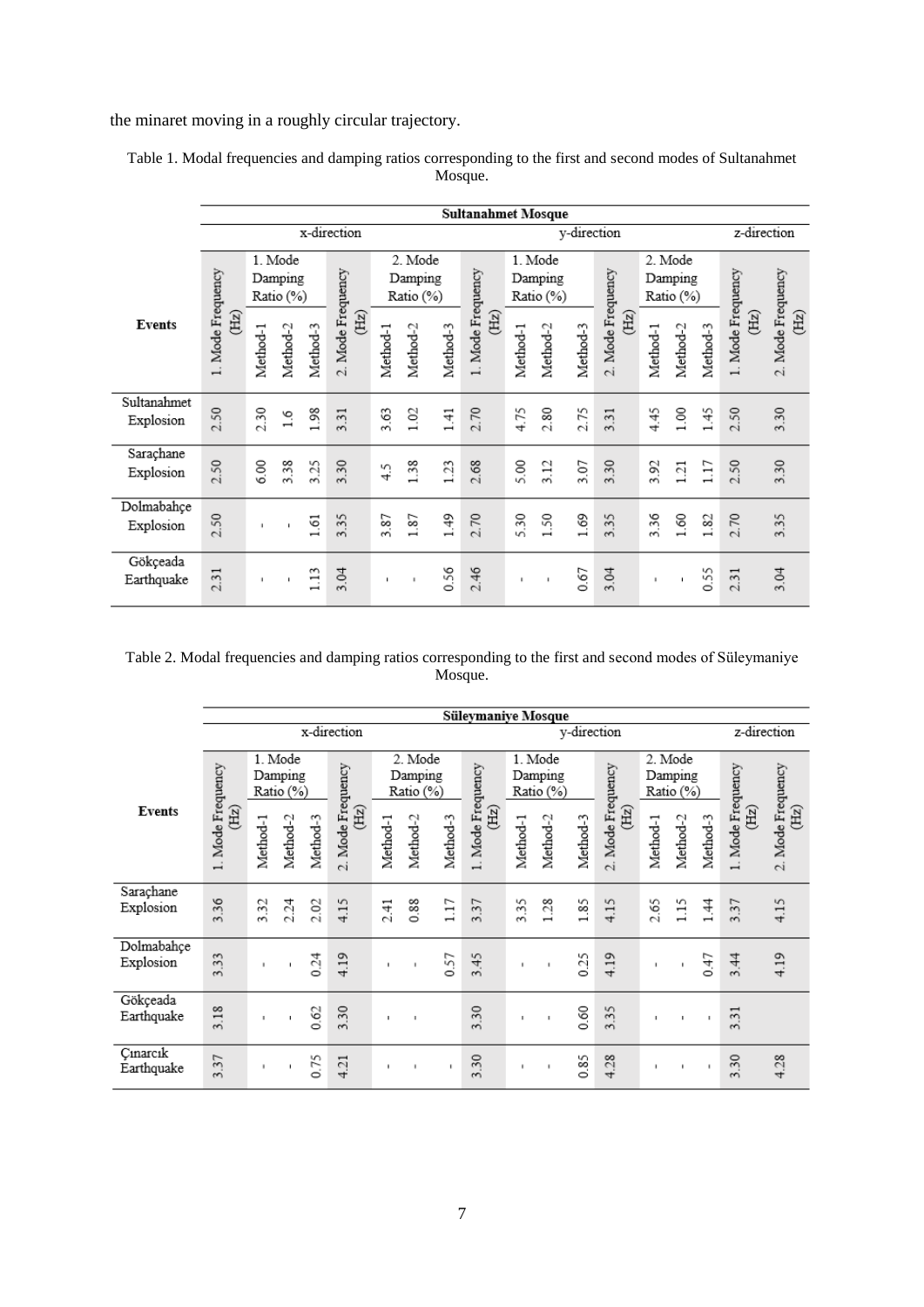|                        |                           | <b>Fatih Mosque</b><br>y-direction |                |                                |                                        |                                 |              |              |                         |                                 |              |          |                               |                                 |          |                               |                        |                                    |  |
|------------------------|---------------------------|------------------------------------|----------------|--------------------------------|----------------------------------------|---------------------------------|--------------|--------------|-------------------------|---------------------------------|--------------|----------|-------------------------------|---------------------------------|----------|-------------------------------|------------------------|------------------------------------|--|
|                        |                           |                                    |                |                                | x-direction                            |                                 |              |              |                         | z-direction                     |              |          |                               |                                 |          |                               |                        |                                    |  |
| Events                 | 1. Mode Frequency<br>(Hz) | 1. Mode<br>Damping<br>Ratio (%)    |                |                                |                                        | 2. Mode<br>Damping<br>Ratio (%) |              |              |                         | 1. Mode<br>Damping<br>Ratio (%) |              |          |                               | 2. Mode<br>Damping<br>Ratio (%) |          |                               |                        |                                    |  |
|                        |                           | Method-1                           | Method-2       | Method-3                       | 2. Mode Frequency<br>(E <sub>z</sub> ) | Method-1                        | Method-2     | Method-3     | Mode Frequency<br>(Hz)  | Method-1                        | Method-2     | Method-3 | Mode Frequency<br>(Hz)<br>io. | Method-1                        | Method-2 | Method-3                      | Mode Frequency<br>(Hz) | . Mode Frequency<br>(Hz)<br>$\sim$ |  |
| Saraçhane<br>Explosion | 2.94                      |                                    |                | 57<br>∞                        | 52<br>$\sim$                           | 3.18                            | 3.23         | 2.43         | 2.60                    | ×                               |              | 4.80     | 2.87                          | 4.18                            | 1.26     | S<br>$\overline{\phantom{0}}$ |                        |                                    |  |
| Gökçeada<br>Earthquake | 58<br>$\sim$              |                                    |                | 0.86                           |                                        | ×                               |              |              | 2.47                    | ×                               |              | 0.20     |                               | $\blacksquare$                  |          | $\mathbf{I}$                  | 47<br>$\sim$           |                                    |  |
| Cinarcik<br>Earthquake | 2.47                      |                                    | $\mathbb{R}^2$ | 34<br>$\overline{\phantom{0}}$ | $\blacksquare$                         | $\mathbb{I}$                    | $\mathbf{I}$ | $\mathbf{I}$ | $\mathcal{O}$<br>$\sim$ | ×.                              | $\mathbf{I}$ | 1.77     | $\mathbf{I}$                  | $\blacksquare$                  | ×.       | $\mathbf{I}$                  | 8<br>$\sim$            |                                    |  |

Table 3. Modal frequencies and damping ratios corresponding to the first and second modes of Fatih Mosque.



Figure 8. Balcony level particle motions of the minaret in the frequency range corresponding to first mode during the Gökçeada earthquake



Figure 9. Balcony level particle motions of the minaret corresponding to first mode during the Sultanahmet explosion.

Figure 10 demonstrates first mode particle motions of the Sultanahmet Mosque during the Sultanahmet explosion. Black lines show the dome level movements. The particle motions at the semi dome level and at station HAMU on the basement level are shown in grey. In Sultanahmet Mosque, particle motions from explosions and earthquakes are similar, displaying same characteristic features. 3D particle motion videos of explosions show the mosque's response to the pressure wave created by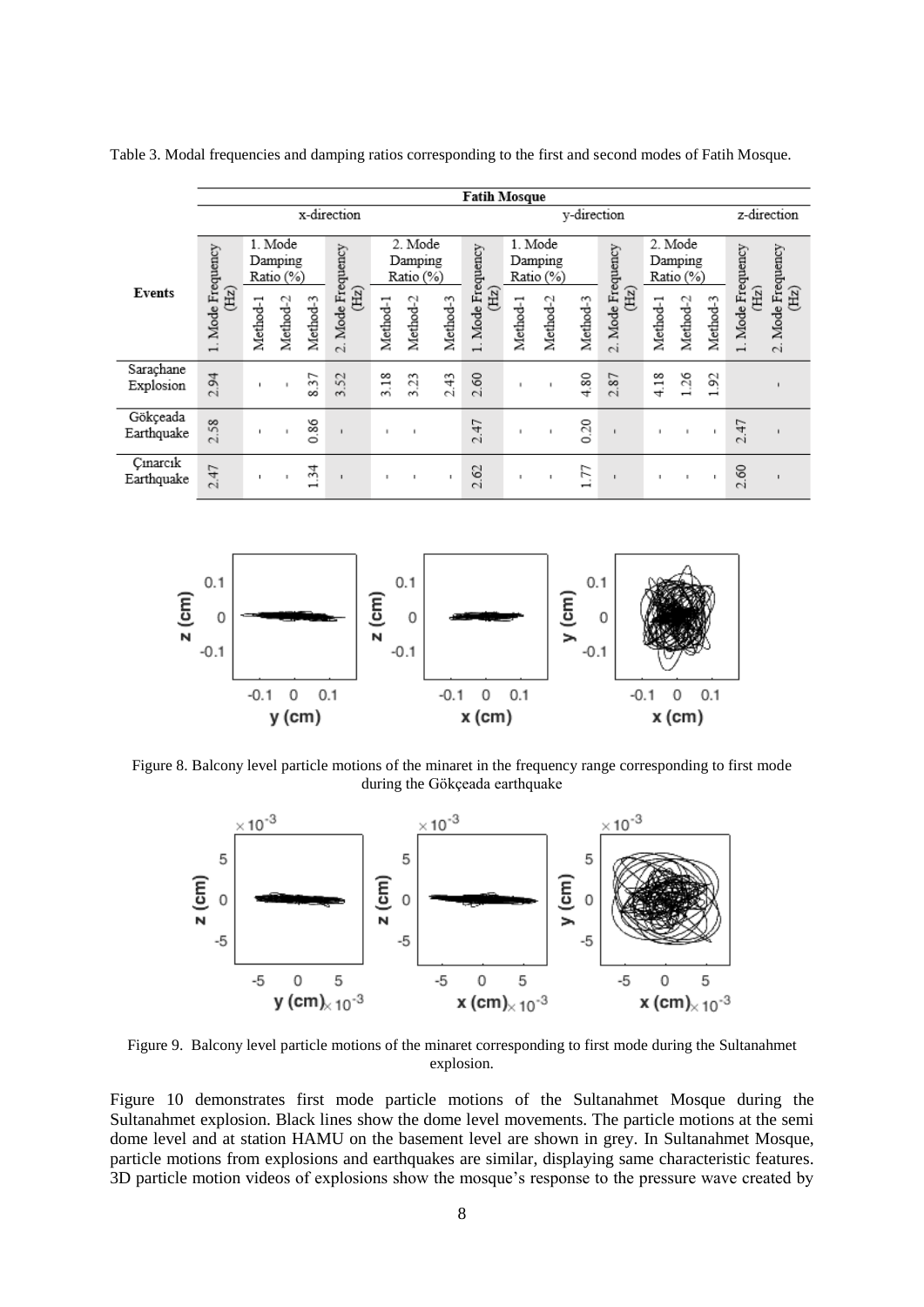the blasts. The mosque's growing and shrinking is very striking. It is particulary forthcoming in the Sultanahmet explosion. The mosque is hit by the shock wave and responds to it during the first 2-3 seconds. Following that there a relatively long and distinctive free vibration part. The dome level station Kub1 located on the mihrab side is more responsive. It experiences larger horizontal displacement and almost two times higher vertical displacements than Kub3 which is located on the opposite side  $(3,5.10^4 \text{ cm and } 1,9.10^4 \text{ cm for Kub1 and Kub3 respectively}).$ 



Figure 10. Particle motions at the Sultanahmet Mosque corresponding to the first mode during the Sultanahmet explosion.

## **5. CONCLUSION**

This work is a study on the structural response characteristics of Hagia Sophia Museum and Sultanahmet, Süleymaniye and Fatih Mosques in Istanbul. Recordings of three 2016 explosions and of two earthquakes were used for this purpose. The focus was on (1) time-domain response to explosions; (2) estimation of damping taking advantage of the free-decay in explosion recordings; (3) modal shapes. Findings were compared to those estimated from earthquake data.

Ground level Fourier spectra plots highlighted the differences between earthquakes and explosions in frequency domain. For Sultanahmet Mosque, the frequency amplitudes of the explosions have a tendency to increase towards higher frequencies, while earthquakes have higher Fourier amplitudes in the low frequency range and tend to decrease towards higher frequencies. For the minaret, while the